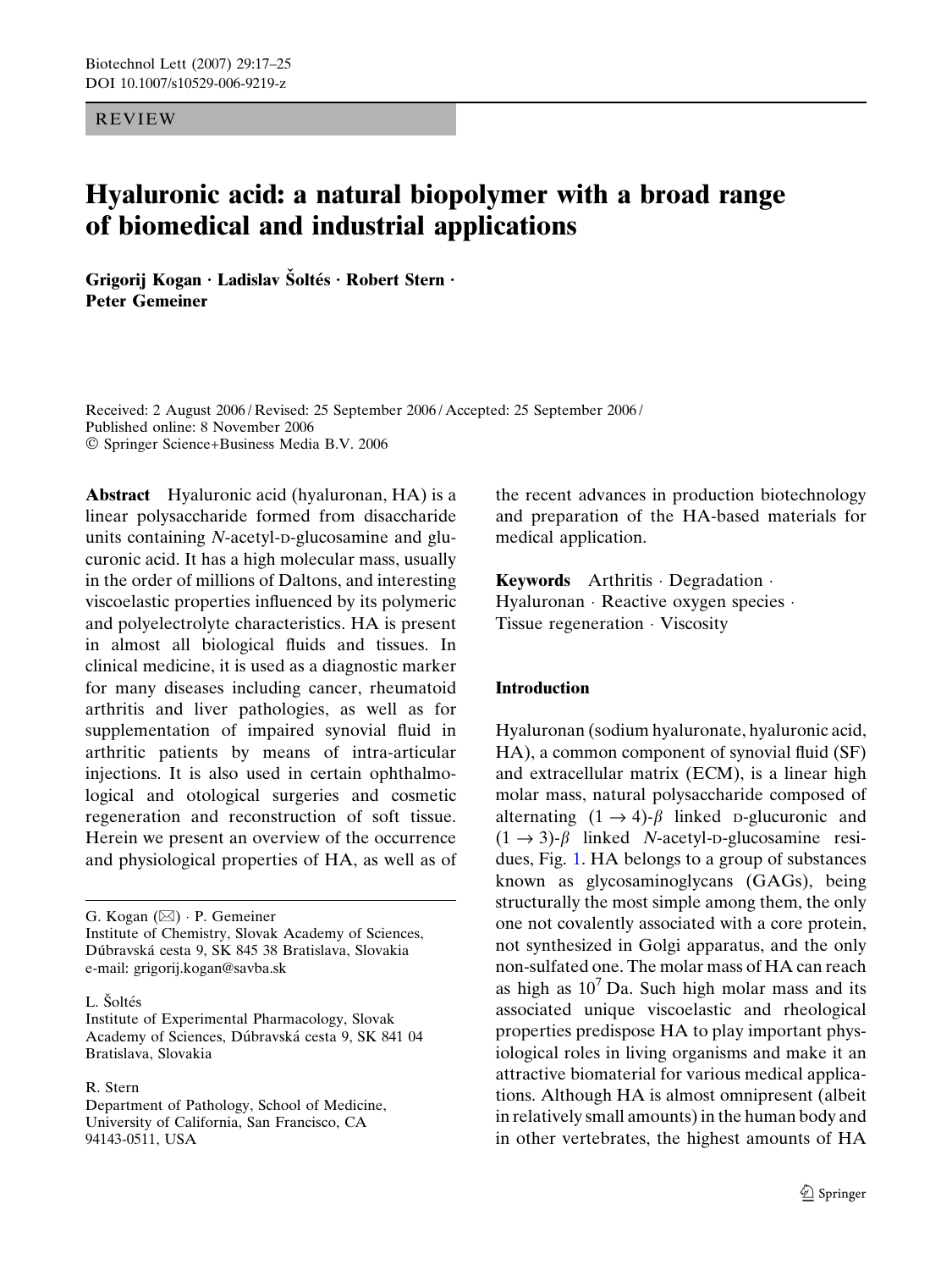<span id="page-1-0"></span>

Fig. 1 Structure of the disaccharide repeating unit of hyaluronic acid

are found in the ECM of soft connective tissues (Laurent [1998\)](#page-7-0). Besides vertebrates, HA is also present in the capsules of some bacteria (e.g., strains of Streptococci), but is absent in fungi, plants, and insects. The largest content by far of HA is found in rooster combs. Recently, a comprehensive overview of the sources from which HA can be isolated, and the contribution of the potential impurities, has been published (Shiedlin et al. [2004](#page-7-0)). A brief listing of the occurrence of HA in different animal tissues and its content is provided in Table 1.

Taking into account that recently a very comprehensive volume covering all aspects of hyaluronan chemistry and biology has been published (Garg and Hales [2004](#page-7-0)), in this review we will concentrate mostly on the biomedical application of HA and the methodologies of preparation of its samples with specified physicochemical and biological properties.

#### Occurrence of HA in living organisms

Hyaluronic acid occurs primarily in the ECM and pericellular matrix, although recently it has been shown to be present intracellularly (Evanko and Wight [2001](#page-7-0)). In the human body, the highest content of HA is found in synovial fluid, in umbilical cords, and in vitreous humor of the eye. Almost half of the human body's HA occurs in skin with most of the HA located in the intracellular space, where it may reach 2.5 g/l. Besides serving as a matrix, in which cells are embedded, HA plays a series of other important functions in skin. HA can immobilize water in tissue and thereby change dermal volume and compressibility. It can also influence cell proliferation, differentiation, and tissue repair. Changes in HA observed with ageing, wound healing, and degenerative diseases further emphasize its importance in skin (Juhlin [1997](#page-7-0)). In the skin, the largest organ of the human body, constituting the primary

Table 1 Occurrence of HA in different animal tissues and its content

| Tissue or body fluid Concentration | $(\mu g/ml)$ | Remarks                                                                                                                         |
|------------------------------------|--------------|---------------------------------------------------------------------------------------------------------------------------------|
| Rooster comb                       | 7500         | The animal tissue with by far the highest HA content                                                                            |
| Human umbilical<br>cord            | 4100         | Contains primarily HA with a relatively high molar mass                                                                         |
| Human joint<br>(synovial) fluid    | 1400-3600    | The volume of the synovial fluid increases under inflammatory conditions. This leads<br>to a decreased HA concentration         |
| Bovine nasal<br>cartilage          | 1200         | Often used as a cartilage model in experimental studies.                                                                        |
| Human vitreous<br>body             | 140–340      | HA concentration increases upon the maturation of this tissue.                                                                  |
| Human dermis                       | $200 - 500$  | Suggested as a "rejuvenating" agent in cosmetic dermatology                                                                     |
| Human epidermis                    | 100          | HA concentration is much higher around the cells that synthesize HA                                                             |
| Rabbit brain                       | 65           | HA is supposed to reduce the probability of occurrence of brain tumors                                                          |
| Rabbit heart                       | 27           | HA is a major constituent in the pathological matrix that occludes the artery in<br>coronary restenosis                         |
| Human thoracic<br>lymph            | $0.2 - 50$   | The low molar mass of this HA is explained by the preferential uptake of the larger<br>molecules by the liver endothelial cells |
| Human urine                        | $0.1 - 0.3$  | Urine is also an important source of hyaluronidase                                                                              |
| Human serum                        | $0.01 - 0.1$ | HA concentrations increase in serum from elderly people as well as in patients with<br>rheumatoid arthritis and liver cirrhosis |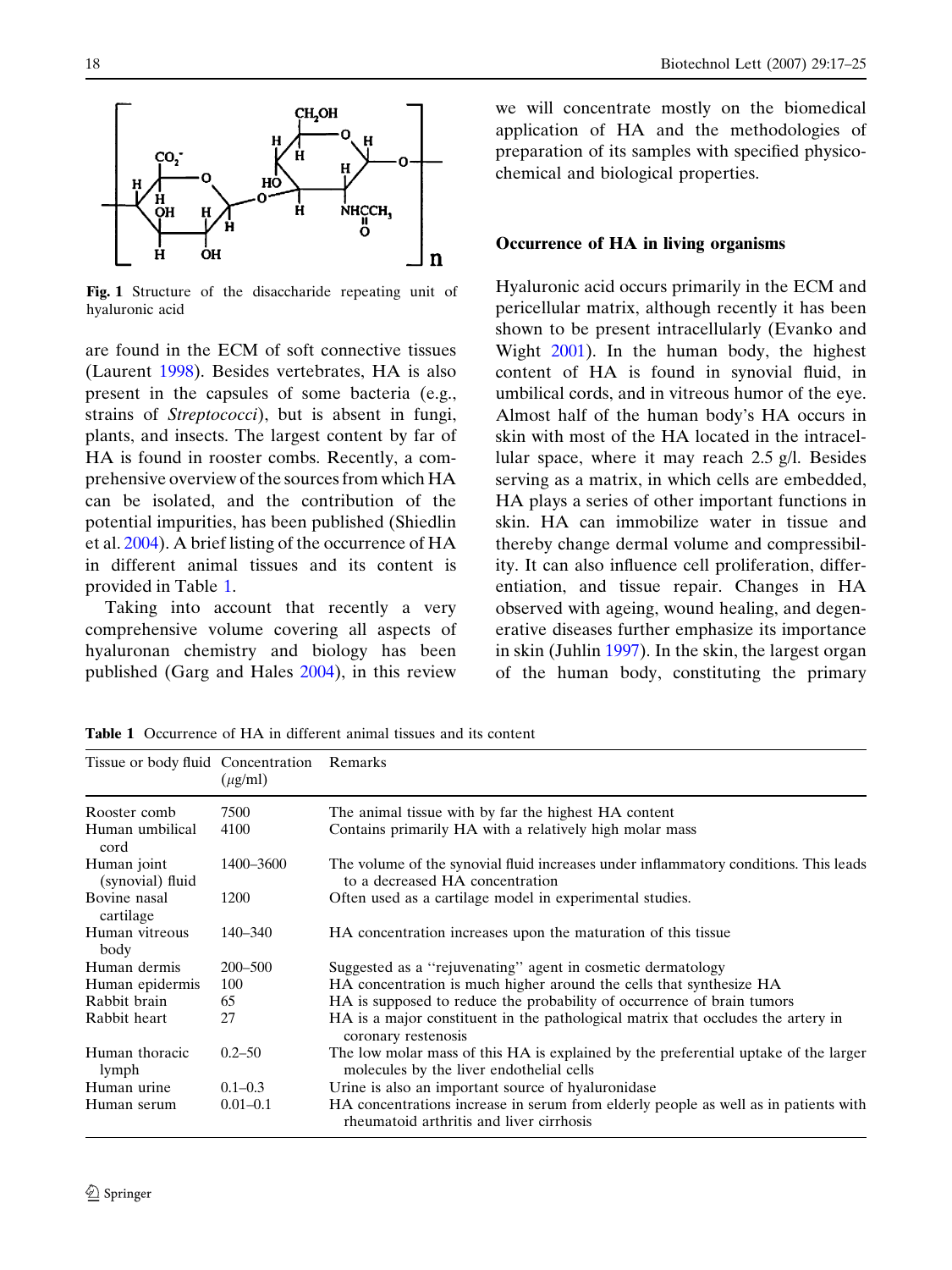protecting barrier between the underlying tissues and the hostile action of the environment, HA plays a role of a scavenger of free radicals generated by the ultraviolet rays from sunlight. The ultraviolet light inflicts oxidative stress on cells and may damage their genetic material, thus causing degeneration and death.

In cartilage, despite its relatively low content, HA functions as an important structural element of the matrix, forming an aggregation center for aggrecan, a large chondroitin sulfate proteoglycan that retains its macromolecular assembly in the matrix due to specific HA–protein interactions (Prehm [2000](#page-7-0)). These aggregates have enormous molar mass of up to 100 MDa and are embedded within a collagenous framework (Schiller et al. [2003\)](#page-7-0).

In synovial fluid, the high concentration of high molar mass HA provides necessary lubrication for the joint and serves as shock absorber, reducing friction of the moving bones and diminishing wear of the joint. Under inflammatory conditions of arthritic diseases, such as osteoarthritis or rheumatoid arthritis, high molar mass HA is degraded by reactive oxygen species, which reduces its viscosity and impairs its lubricant and shock absorbing properties leading to deteriorated joint movement and pain (Soltés et al. [2006\)](#page-7-0).

Although initially it was thought that the major role of HA is to serve as an inert molecular filling of the connective tissue, subsequent identification and study of HA-binding proteins and specific receptors has revealed that HA mediates many other functional activities (Tammi et al. [2002](#page-8-0)). HA is now recognized to play important roles in embryogenesis, signal transduction and cell motility, and is associated with cancer invasiveness and metastasis (Kogan et al. [2006](#page-7-0)). Moreover, despite their uniform and simple primary structure, HA polymers have extraordinarily wide-ranging and often opposing biological functions depending on the size of the molecule. Large matrix polymers of HA are space-filling, anti-angiogenic, and immunosuppressive, whereas the intermediate-sized polymers comprising 25–50 disaccharides are inflammatory, immunostimulatory, and highly angiogenic. Smaller oligosaccharides are antiapoptotic and induce heat shock proteins (Xu

et al. [2002\)](#page-8-0). These low molar mass oligosaccharides appear to function as endogenous danger signals. Some of the variably sized fragments trigger different signal transduction pathways. A recently published review provides an insight into the excitingly vast range of size-specific activities of HA polymers (Stern et al. [2006](#page-8-0)).

# Biological sources of the experimentally used HA

As has been described above, HA is an essential functional component of almost all tissues in the vertebrate organism. Thus, various animal tissues—e.g., rooster combs, shark skin, bovine eyeballs—have been used as sources of isolation and production of high molar mass HA (Table [1\)](#page-1-0). Since HA in biological materials is usually present in a complex linked to other biopolymers, several separation procedures have to be applied in order to obtain a pure compound, such as protease digestion, HA ion-pair precipitation (with e.g., cetylpyridinium chloride), membrane ultrafiltration, HA non-solvent precipitation and/or lyoph-ilization (Mendichi and Soltés [2002;](#page-7-0) Soltés and Mendichi [2003](#page-7-0)). The mean molar mass of the commercially available ''extractive'' HA preparations obtained from animal tissues is mostly in the range from several hundred thousands Da up to approximately 2.5 MDa. To date, the demand for HA materials approved for applications in human medicine has been satisfied by high molar mass HAs prepared from rooster combs. For example, Healon (Pharmacia & Upjohn, Inc., Peapack, NJ)—used in viscosurgery at eye implant insertion—has a mean HA molar mass of about 2.5 MDa. The current worldwide market for HA is estimated at over \$1 billion (Widner et al. [2005;](#page-8-0) Chong et al. [2005](#page-7-0)).

Although animal tissues, primarily rooster combs, were involved at the early stages of production of the clinically utilizable materials approved by the Food and Drug Administration (FDA), e.g., in eye surgery (Healon), HA secreted by microorganisms such as certain attenuated strains of Streptococcus zooepidemicus, S. equi, etc. is currently offered by many companies up to several tons per year, as well. Some of these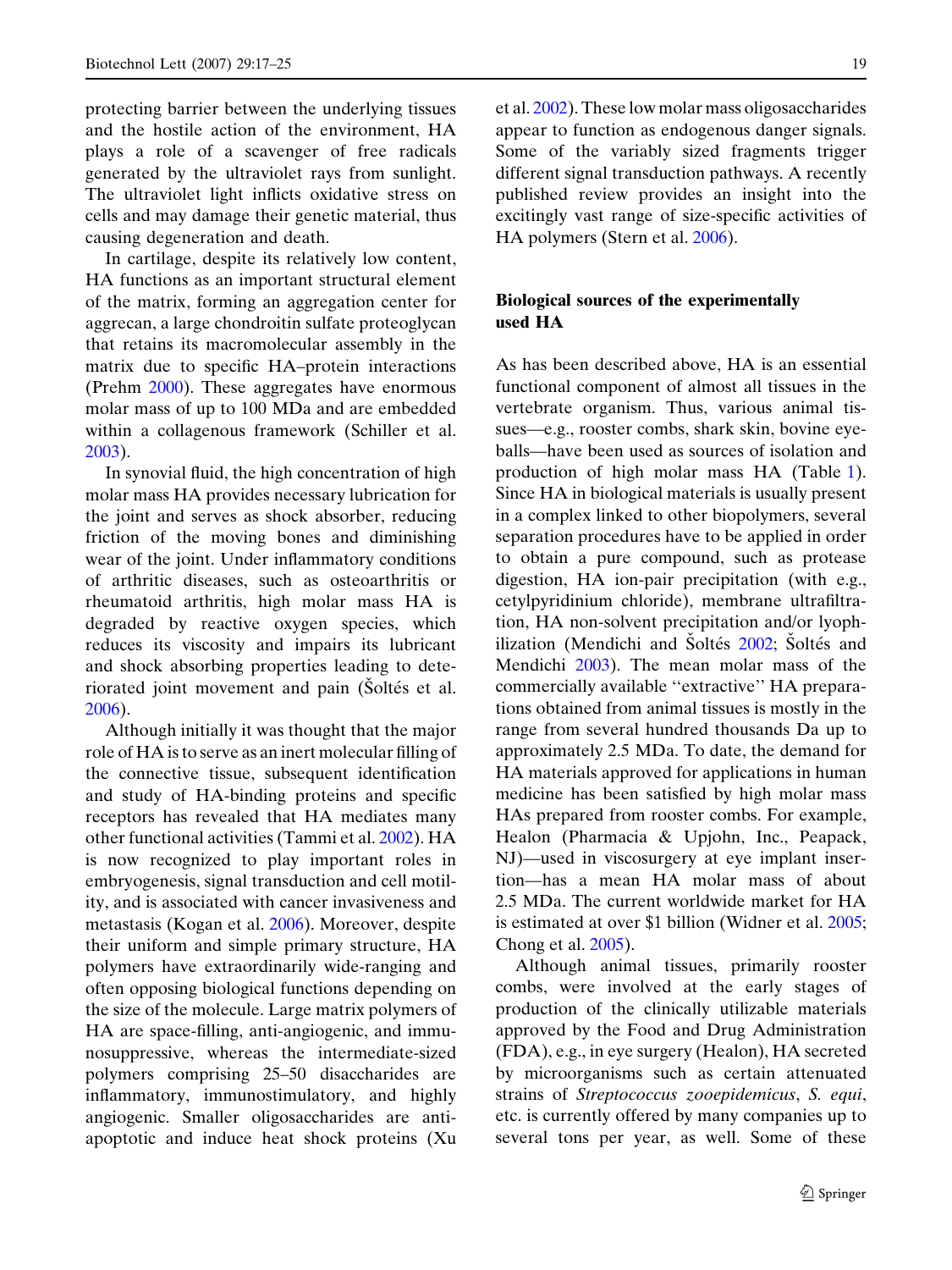''fermentative'' HA preparations meet the demand on molar mass in the range of several MDa (Mendichi and Schieroni [2002\)](#page-7-0). However, the risk of mutation of the bacterial strains, possible co-production of various toxins, pyrogens, immunogens, etc., hamper the broader application of fermentative HA in clinical practice. This is also the reason why HA samples originating from rooster combs are still currently preferred for human treatment in cases when the HA material is designated for injection, e.g., in the eye, knee joint, etc. Yet, even these are also not ideal sources: All HA products obtained from rooster combs carry obligatorily warnings for those who are allergic to avian products. Thus, at present alternative sources for production of HA are being sought.

One of the promising potential candidates is a genetically-modified bacterial strain, Bacillus subtilis, carrying the hasA gene from Streptococcus equisimilis encoding the enzyme HA synthase. Such an engineered strain was able to produce HA with the molar mass in the 1 MDa range. The advantage of using  $B$ . subtilis is that it is easily cultivatable on a large scale and does not produce exo- or endotoxins, and many products manufactured by this microorganism have received a GRAS (generally recognized as safe) designation. Moreover, B. subtilis does not produce hyaluronidase that could degrade the synthesized HA (Widner et al. [2005](#page-8-0)). At present, microbially produced HA has been approved for treatment of superficial wounds as well as for the use in the cosmetic industry. In a recent review, Stern et al. [\(2006](#page-8-0)) provide a list of the major world companies that supply high molar mass HA or HA polymers of defined size for practical application.

Despite the fact that precisely specified molecular size for HA is the most essential parameter, this is often insufficiently specified for marketed HA polymers. Moreover, a frequently neglected fact is that both fermentative and extractive HA samples may contain certain contaminating ingredients. A trace amount of proteins, e.g., in extractive HA samples originates usually from the so-called link proteins. Their presence may detrimentally affect the required non-immunogenicity of HA preparations. The presence of complexed water molecules along with traces of transition metal cations in HA samples can pose a

20 Biotechnol Lett (2007) 29:17–25

potential risk for the decrease in the high molar mass of HA (even if stored in the solid form) due to their degradation by  $O_2$  (Miyazaki et al. [1998](#page-7-0)) and subsequent change of their properties. Hygroscopicity of dry HA is another complicating factor when a solution with precisely defined concentration of HA is required. Not only the ubiquitous bacteria or molds, but also the accompanying contaminating substances (proteins, metal cations, etc.) must be critically assessed for their potential to degrade the HA chain.

As pointed out above, the biological properties of the smaller HA fragments may be quite distinct and even opposite of those of the larger precursor molecules. Thus, eliminating a possibility of the presence of lower molecular size fragments in the presumably high molar mass HA samples presents a serious issue. Therefore, Camenisch and McDonald ([2000\)](#page-7-0) have emphasized the necessity to control the biological activity of commercial ''intact'' extractive and fermentative HA preparations of different molar masses, as well as that of the HA fragments prepared by either physicochemical methods or by partial digestion with hyaluronidases. They also proposed to validate the identity/differences of HA samples by a set of certain bioanalytical procedures.

# Biomedical applications of HA and its derivatives

The basic areas (modalities) of the clinical applications of HA and its derivatives are classified by Balazs [\(2004](#page-7-0)) as follows:

- (1) viscosurgery—to protect delicate tissues and provide space during surgical manipulations, as in ophthalmological surgeries,
- (2) viscoaugmentation—to fill and augment tissue spaces, as in skin, sphincter muscles, vocal and pharyngeal tissues,
- (3) viscoseparation—to separate connective tissue surfaces traumatized by surgical procedures or injury, in order to prevent adhesions and excessive scar formation,
- (4) viscosupplementation—to replace or supplement tissue fluids, such as replacement of synovial fluid in painful arthritis, and to relieve pain,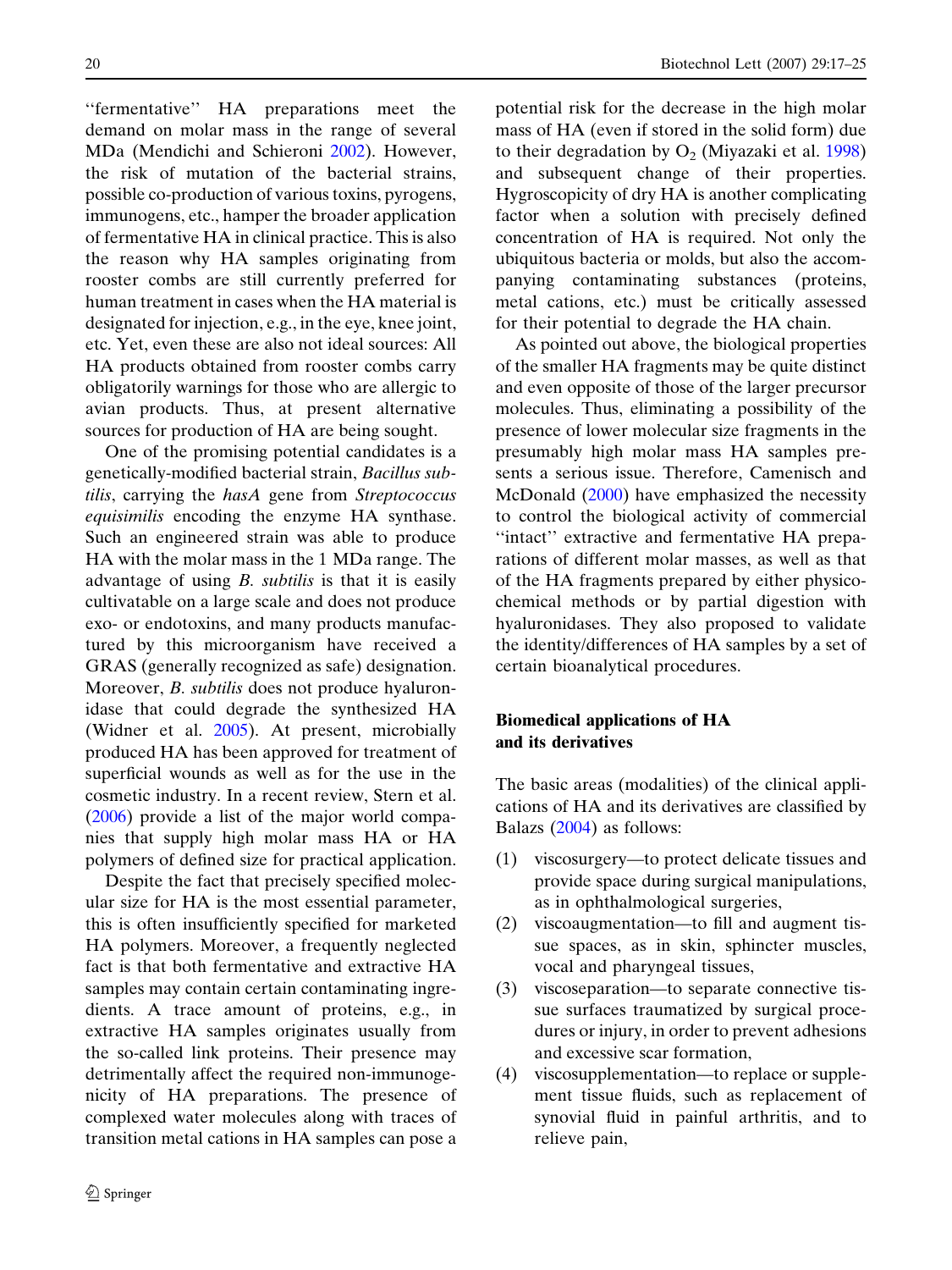(5) viscoprotection—to protect healthy, wounded, or injured tissue surfaces from dryness or noxious environmental agents, and to promote the healing of such surfaces.

Attesting to the vast array of the physiological functions and properties, HA has found a number of usages in medicine and cosmetics. Already in the 1960s, the product Hyalgan manufactured by Fidia (Abano Terme, Italy) was applied topically for the treatment of burns and skin ulcers.

#### Ophthalmology

Hyaluronic acid is a major component of the vitreous body of the eye, and is a key macromolecule in ophthalmology. Because of its viscoelastic properties, HA is used in a number of key ophthalmologic surgeries. Preparations of HA protect delicate eye tissues and provide space during surgical manipulations. Its major use, however, is as a substitute or replacement for the vitreous fluid lost during procedures such as cataract surgery or lens implantation. The first product on the market was Healon derived from rooster combs, manufactured initially by Biotrics, Inc. (Arlington, MA) and later by Pharmacia, Sweden, now Pfizer (New York, NY). This product came on the market in 1979 and was soon followed by other products. This preparation was also used as a viscoelastic protector of the corneal endothelium during corneal transplantation. Currently, a number of preparations of varying molecular size HA chains are available, including an HA and chondroitin sulfate combination, termed Viscoat (Alcon Labs, Inc., Fort Worth, TX). Most recently, Maltese et al. ([2006\)](#page-7-0), based on the extensive study of the rheological properties of pure materials and their blends, concluded that a new binary combination of sodium hyaluronate and hydroxypropylmethyl cellulose named VISC26 fulfills most optimally the requirements for use as an ophthalmic surgery device.

## Orthopedic surgery and rheumatology

The second major application of HA is in viscosupplementation in the joints affected by arthritis in a preparation marketed by Seikagaku (Tokyo, Japan). A normal/healthy joint allows nearly frictionless and pain-free movement. However, when damaged or affected by arthritis, joints become stiff and painful. Of the more than one hundred arthritic disorders, osteoarthritis and rheumatoid arthritis are the most common chronic conditions affecting mostly the elderly population. While osteoarthritis is a degenerative disease of the cartilage and bone resulting in pain and stiffness in the affected joint, rheumatoid arthritis is classified as a systemic inflammatory disease, in which pain of the joint(s) is often accompanied with degenerative changes in additional organs, such as lungs, heart, and blood vessels. It is estimated that over 10% of all people over the age of 55 are affected by osteoarthritis.

Although the etiology and pathogenesis of rheumatoid arthritis are as yet unknown, a progressive degradation of polymeric carbohydrates—mainly HA—in synovial fluid can be observed in the course of the disease. In acute phases, a high number of neutrophils is accumulated in the patient's synovial fluid. These cells alter the oxidative homeostasis and their products, especially reactive oxygen species, can contribute to the destruction of joint structures. Due to chronic inflammation of the joint, the reactive oxygen species alter/destruct the joint structure to such an extent that it is no longer functional. The altered tissues are recognized as ''foreign'', and subsequently autoimmune reactions promote the disease and make rheumatoid arthritis a systemic ailment affecting the entire body (Soltés et al. [2006\)](#page-7-0).

Since the end of the 1980s, intra-articular application of HA (viscosupplementation) has been successfully applied in millions of osteoarthritic patients basing on the original concept of Balazs and Denlinger [\(1989](#page-7-0)). The molar mass of HA in synovial fluid of a healthy adult person is in the range between 2 and 7 MDa, and the major commercial products Healon (Pfizer, New York, NY) and Synvisc, also known as Hylan G-F 20 (Genzyme, Cambridge, MA) fall into this range, while other products, such as Hyalgan (Fidia, Abano Terme, Italy) and Artz Dispo (Seikagaku, Tokyo, Japan) contain HA of lower molar mass (about 1 MDa). While treatment with higher molar mass preparations requires three injections over 3 weeks, lower molar mass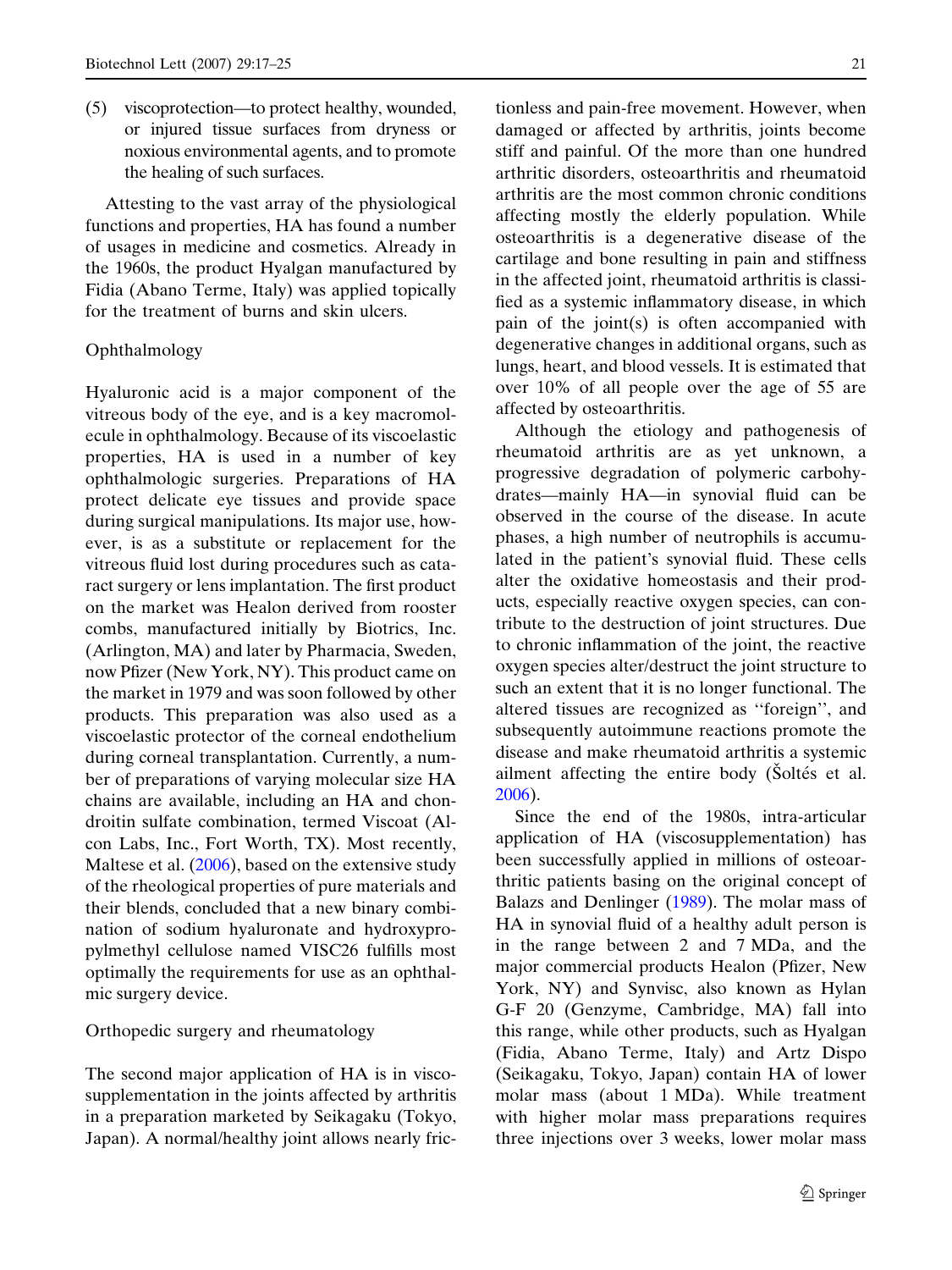medications have to be injected at least 5 times over 5 weeks (Chong et al. [2005\)](#page-7-0). Recently, Q-Med AB (Uppsala, Sweden) started marketing the product Durolane that is claimed to require only a single injection to reduce pain and to increase mobility for up to 6 months in patients with osteoarthritis of the knee and hip. Administration of HA preparations have been reported to improve symptoms and decrease the use of nonsteroidal anti-inflammatory medications in patients with osteoarthritis. The majority of the evidence suggests that intra-articular administration of HA improves symptoms of osteoarthritis in selected patients and has few side effects (Evanich et al. [2001\)](#page-7-0). Greenberg et al. [\(2006](#page-7-0)) indicate that it is unlikely that the beneficial effect of HA treatment could be ascribed only to the restoration of the lubricant and viscoelastic properties of synovial fluid. The authors suggest that it is more plausible that HA therapy has biological effect on the progression of osteoarthritis and propose four mechanisms, by which HA could exert its therapeutic effect:

- (1) Restoration of elastic and viscous properties of the synovial fluid;
- (2) Biosynthetic stimulatory effect of exogenous HA on cells—injected HA can induce the endogenous synthesis of HA by synovial cells, stimulate chondrocyte proliferation, and inhibit cartilage degradation;
- (3) Anti-inflammatory action of HA, since the therapy is associated with decreased inflammatory cell count in synovial fluid, modulation of cytokine expression and reduction of reactive oxygen species content;
- (4) Observed analgesic effect of HA administration.

In order to avoid rapid clearance of exogenous HA from the joint, Barbucci et al. [\(2002](#page-7-0)) prepared a 50% cross-linked HA, termed Hyal 50% (the number referring to a portion of carboxyl groups involved in cross-linking). The rheological behavior, means of sterilization, and in vitro effect on the chondral defect in rabbit knee was studied. The results obtained demonstrate that the hydrogel injected through the needle still behaved like a gel, although it showed a reduction of the dynamic moduli and the

injections resulted in the improved chondrocytes density and matrix appearance.

# Otolaryngology

Although HA is ubiquitous in the body, it is most concentrated in developing and specialized tissues such as vocal folds, synovial fluid, umbilical cord, and cartilage. In these tissues, it influences several different functions including tissue viscosity, tissue flow, tissue osmosis, shock absorption, wound healing and space filling. These functions are especially important in vocal folds due to the constant trauma caused by the vibratory actions of phonation. The osmotic, viscoelastic, and spacefilling properties of HA are important in voice because they directly affect the thickness and viscosity of the vocal fold (Butler et al. [2001](#page-7-0); Chan et al. [2001\)](#page-7-0). Viscoaugmentation of the vocal cord, the repair of injured or scarred vocal cords, and treatment of glottal insufficiency are additional uses of HA derivatives. However, a major drawback to using HA as a lamina propria bioimplant for the treatment of vocal fold disorders is that its residence time within vocal folds is short—its halflife in rabbit vocal folds is only 3–5 days. To overcome this obstacle, the molecular structure of HA should be modified in order to increase the residence time. Various strategies including chemical, enzymatic, and mechanical cross-linking were implemented to prolong HA residence in vocal folds (Ward et al. [2002](#page-8-0)). Hylan B slurries (a crosslinked HA) injected into vocal cords produce no inflammatory reactions, and the material continues to be present even after one year (Hertegard et al. [2002\)](#page-7-0).

In hearing disorders therapy, films of HA esters, such as HYAFF manufactured by Fidia (Abano Terme, Italy), are used in ear and sinus surgery. These preparations promote wound healing of the tympanic membrane, facilitate re-epithelization, as well as prevent adhesion between layers of mucous tissues.

# Dermatology and plastic surgery

Preparations of slightly cross-linked HA are currently commonly used for augmentation, to fill facial wrinkles and depressed scars. Such HA gels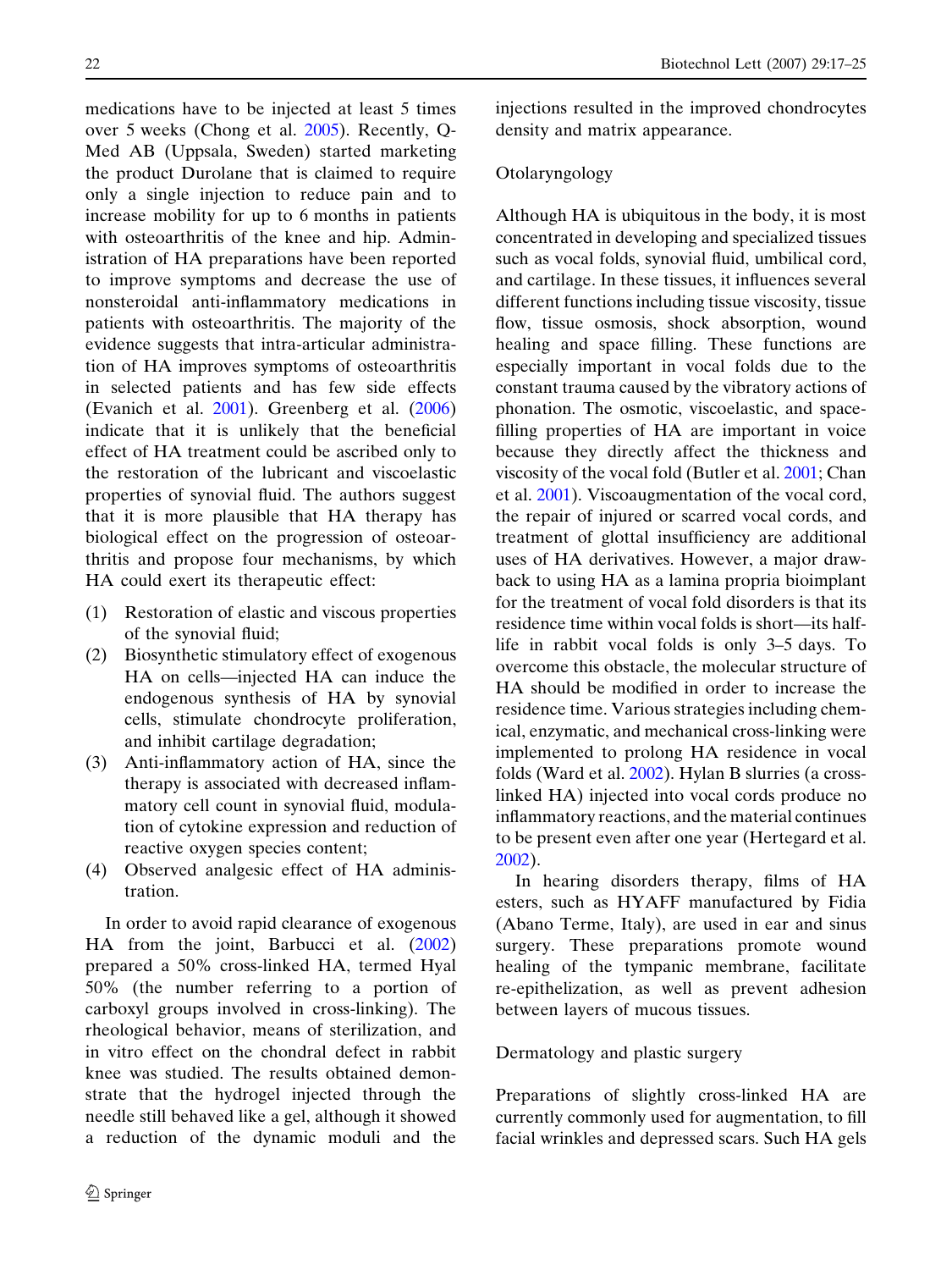are more effective in maintaining cosmetic corrections than collagen-based products (Narins et al. [2003\)](#page-7-0). Restylane, produced by the Medicis Corp. (Scottsdale, AZ) is prominent among such HA-based injectable materials (Kanchwala et al. [2005\)](#page-7-0). Unlike collagen-based fillers, HA is extremely elastic, providing the elasticity required by spaces in which it is injected, such as facial wrinkles and depressed scars, vocal cord augmentation, laryngeal and glottal reconstruction, or sphincter muscle support. The HA preparations are also longer lasting. In comparing the applicability of the two commercial products used for soft tissue augmentation—Restylane produced by bacterial fermentation and Hylaform (Hylan B) from rooster combs (Genzyme, Cambridge, MA), Manna et al. ([1999\)](#page-7-0) concluded that Hylaform demonstrated better rheological properties behaving as a strong hydrogel, whereas Restylane acted as a weak hydrogel. Moreover, the former product contained four times less protein than the bacterial product, which offered Hylaform a better safety profile.

Shu et al. ([2004](#page-7-0)) described development of novel HA-based cross-linkable hydrogels that did not need surgical implantation, but were injectable and showed improved cytocompatibility with fibroblasts. This demonstrated potential use of such hydrogels for tissue regeneration.

A commercial benzyl ester derivative of HA (HYAFF 11, Fidia, Abano Terme, Italy) and laboratory cross-linked Hylan (Genzyme, Cambridge, MA) were shown to be excellent biomaterials for promotion of adherence of vascular endothelial cells and vascular tissue engineering (Turner et al. [2004;](#page-8-0) Amarnath et al. [2006\)](#page-7-0).

#### Surgery and wound healing

High molecular size HA preparations, applied topically, promote healing of fresh skin wounds. They also promote the healing of venous leg ulcers and are useful in the management of chronic wounds (Edmonds and Foster [2006](#page-7-0)).

A new product, a combination of HA with dexpanthenol (Hylactive, Promedic, Seville, Spain) is used as moisturizing, anti-erythematous,

and skin regenerative/protecting topical preparation. Due to its antioxidant properties, HA serves as an anti-inflammatory component in the wound dressing materials (Moseley et al. [2003\)](#page-7-0).

## Pharmacology and drug delivery

The carboxylate groups of HA have been used to create a cross-linked hydrogel for DNA entrapment and also for drug delivery. HA can be either conjugated directly to drugs or used to prepare microcapsules for optimized drug delivery (Esposito et al. [2005\)](#page-7-0). HA is also used to improve biocompatibility of chitosan microspheres used as drug delivery capsules (Vasiliu et al. [2005](#page-8-0)). HA microspheres are also used for the delivery of plasmid DNA and monoclonal antibodies in gene transfer and site-specific targeting (Yun et al. [2004\)](#page-8-0).

#### **Conclusions**

Hyaluronic acid is a very attractive subject for biotechnology from several points of view. First, HA can be obtained from various natural sources. Therefore, the issue of formulating an appropriate biotechnological procedure to yield a preparation with the required molecular and biological properties is very important. The anticipated release of HA produced in a heterologous host (genetically modified B. subtilis carrying the gene from S. equisimilis encoding the HA synthase) signifies the transition of HA manufacturing into modern biotechnology (Widner et al. [2005\)](#page-8-0). The expanding application of HA-derived therapeutics emphasizes the impetus for the development of biotechnological and chemical processes for optimization of the production of HA-based drugs. This offers great promise in various fields of medicine.

Acknowledgments This work was supported by the Slovak Research and Development Agency under the contract APVV-51-033205 and Agency for Science VEGA of the Slovak Academy of Sciences and Ministry of Education of Slovak Republic, grants 1/4452/07, 2/4143/26, and 2/5002/5, and by Center of Excellence CEDEBIPO of the Slovak Academy of Sciences.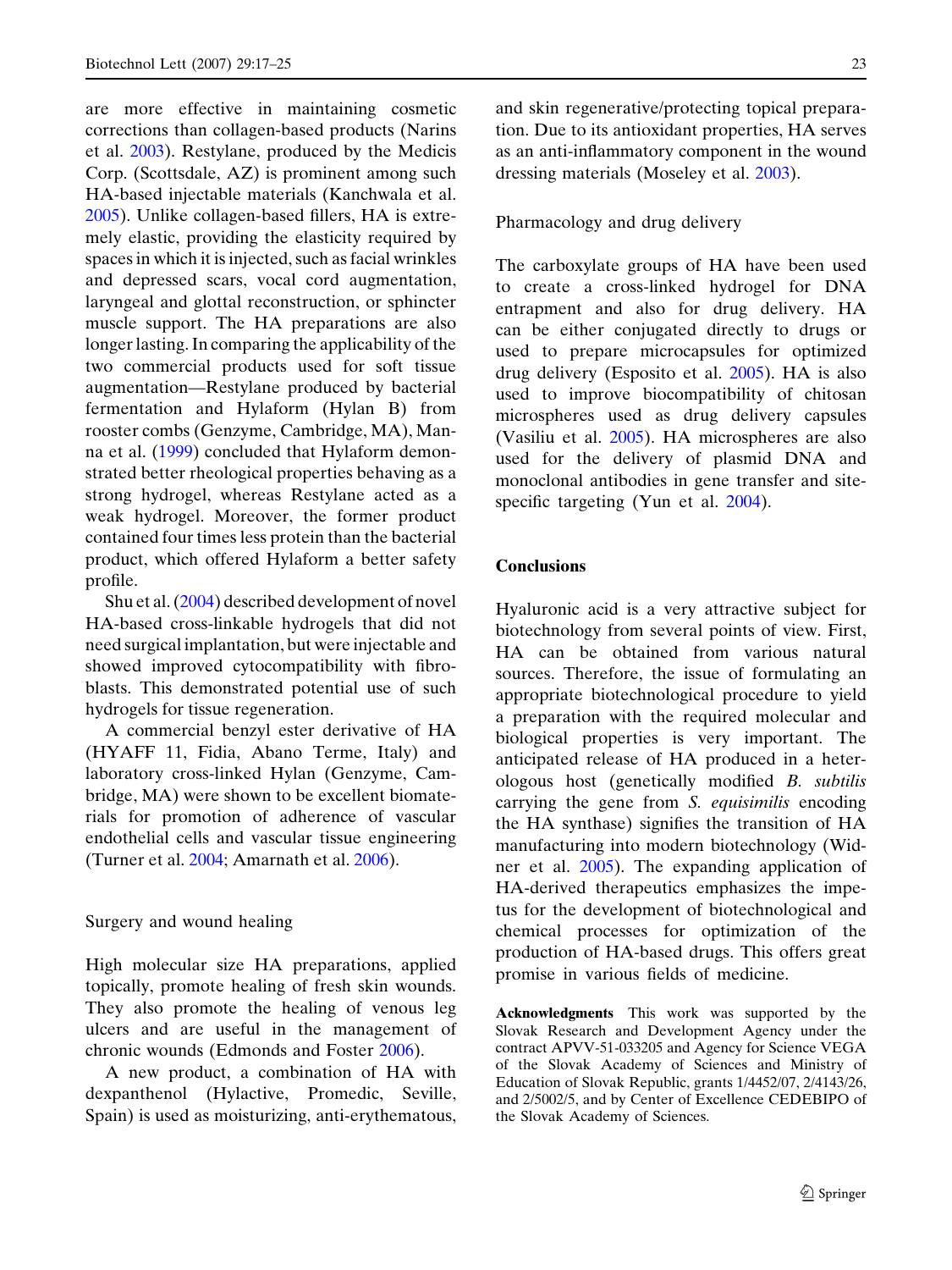## <span id="page-7-0"></span>References

- Amarnath LP, Srinivas A, Ramamurthi A (2006) In vitro hemocompatibility testing of UV-modified hyaluronan hydrogels. Biomaterials 27:1416–1424
- Balazs EA (2004) Viscoelastic properties of hyaluronan and its therapeutic use. In: Garg HG, Hales CA (eds) Chemistry and biology of hyaluronan. Elsevier, Amsterdam, p 415
- Balazs EA, Denlinger JL (1989) Clinical uses of hyaluronan. Ciba Found Symp 143:265–275
- Barbucci R, Lamponi S, Borzacchiello A, Ambrosio L, Fini M, Torricelli P, Giardino R (2002) Hyaluronic acid hydrogel in the treatment of osteoarthritis. Biomaterials 23:4503–4513
- Butler JE, Hammond TH, Gray SD (2001) Gender-related differences of hyaluronic acid distribution in the human vocal fold. Laryngoscope 111:907–911
- Camenisch TD, McDonald JA (2000) Hyaluronan: is bigger better? Am J Respir Cell Mol Biol 23:431–433
- Chan RW, Gray SD, Titze IR (2001) The importance of hyaluronic acid in vocal fold biomechanics. Otolaryngol Head Neck Surg 124:607–614
- Chong BF, Blank LM, McLaughlin R, Nielsen L (2005) Microbial hyaluronic acid production. Appl Microbiol Biotechnol 66:341–351
- Edmonds ME, Foster AV (2006) Diabetic foot ulcers. Brit Med J 332:407–410
- Esposito E, Menegatti E, Cortesi R (2005) Hyaluronanbased microspheres as tools for drug delivery: a comparative study. Int J Pharm 288:35–49
- Evanko S, Wight T (2001) Intracellular hyaluronan. In: Hyaluronan: synthesis, function, catabolism. Available at http://www.glycoforum.gr.jp/science/hyaluronan/HA20/HA20E.html. Cited 30 Jul 2001
- Evanich JD, Evanich CJ, Wright MB, Rydlewicz JA (2001) Efficacy of intraarticular hyaluronic acid injections in knee osteoarthritis. Clin Orthop 390:173–181
- Garg HG, Hales CA (eds) (2004) Chemistry and biology of hyaluronan. Elsevier, Amsterdam
- Greenberg DD, Stoker A, Kane S, Cockrell M, Cook JL (2006) Biochemical effects of two different hyaluronic acid products in a co-culture model of osteoarthritis. Osteoarthr Cartil 14:814–822
- Hertegard S, Hallen L, Laurent C, Lindstrom E, Olofsson K, Testad P, Dahlqvist A (2002) Cross-linked hyaluronan used as augmentation substance for treatment of glottal insufficiency: safety aspects and vocal fold function. Laryngoscope 112:2211–2219

Juhlin L (1997) Hyaluronan in skin. J Intern Med 242:61–66

- Kanchwala SK, Holloway L, Bucky LP (2005) Reliable soft tissue augmentation: a clinical comparison of injectable soft-tissue fillers for facial-volume augmentation. Ann Plast Surg 55:30–35
- Kogan G, Soltés L, Stern R, Schiller J, Mendichi R (2006) Hyaluronic acid: its function and degradation in in vivo systems. In: Atta-ur-Rahman (ed) Studies in natural products chemistry (vol 35, Bioactive natural products, Part D). Elsevier, Amsterdam (in press)
- Laurent TC (1998) The chemistry, biology and medical applications of hyaluronan and its derivatives. Portland Press, London
- Maltese A, Borzacchiello A, Mayol L, Bucolo C, Maugeri F, Nicolais L, Ambrosio L (2006) Novel polysaccharidesbased viscoelastic formulations for ophthalmic surgery: rheological characterization. Biomaterials 27:5134– 5142
- Manna F, Dentini M, Desideri P, De Pita´ O, Mortilla E, Maras B (1999) Comparative chemical evaluation of two commercially available derivatives of hyaluronic acid (Hylaform® from rooster combs and Restylane® from Streptococcus) used for soft tissue augmentation. J Eur Acad Dermatol Venereol 13:183–192
- Mendichi R, Schieroni AG (2002) Fractionation and characterization of ultra-high molar mass hyaluronan: 2. On-line size exclusion chromatography methods. Polymer 43:6115–6121
- Mendichi R, Soltés L (2002) Hyaluronan molecular weight and polydispersity in some commercial intra-articular injectable preparations and in synovial fluid. Inflamm Res 51:115–116
- Miyazaki T, Yomota C, Okada S (1998) Degradation of hyaluronic acid at the metal surface. Colloid Polym Sci 276:388–394
- Moseley R, Walker M, Waddington RJ, Chen WYJ (2003) Comparison of the antioxidant properties of wound dressing materials—carboxymethylcellulose, hyaluronan benzyl ester and hyaluronan, towards polymorphonuclear leukocyte-derived reactive oxygen species. Biomaterials 24:1549–1557
- Narins RS, Brandt F, Leyden J, Lorenc ZP, Rubin M, Smith S (2003) A randomized, double-blind, multicenter comparison of the efficacy and tolerability of Restylane versus Zyplast for the correction of nasolabial folds. Dermatol Surg 29:588–595
- Prehm P (2000) Hyaluronan. In: Vandamme EJ, De Baets S, Steinbüchel A (eds) Biopolymers: biology, chemistry, biotechnology, applications, vol 5, Polysaccharides I. Polysaccharides from prokaryotes. Wiley-VCH, Weinheim, pp 379–404
- Schiller J, Fuchs B, Arnhold J, Arnold K (2003) Contribution of reactive oxygen species to cartilage degradation in rheumatic diseases: molecular pathways, diagnosis and potential therapeutic strategies. Curr Med Chem 10:2123–2145
- Shiedlin A, Bigelow R, Christopher W, Arbabi S, Yang L, Maier RV, Wainwright N, Childs A, Miller RJ (2004) Evaluation of hyaluronan from different sources: Streptococcus zooepidemicus, rooster comb, bovine vitreous, and human umbilical cord. Biomacromolecules 5:2122–2127
- Shu XZ, Liu Y, Palumbo1 FS, Luo Y, Prestwich GD (2004) In situ crosslinkable hyaluronan hydrogels for tissue engineering. Biomaterials 25:1339–1348
- Soltés L, Mendichi R (2003) Molecular characterization of two host–guest associating hyaluronan derivatives. Biomed Chromatogr 17:376–384
- Soltés L, Mendichi R, Kogan G, Schiller J, Stankovská M, Arnhold J (2006) Degradative action of reactive